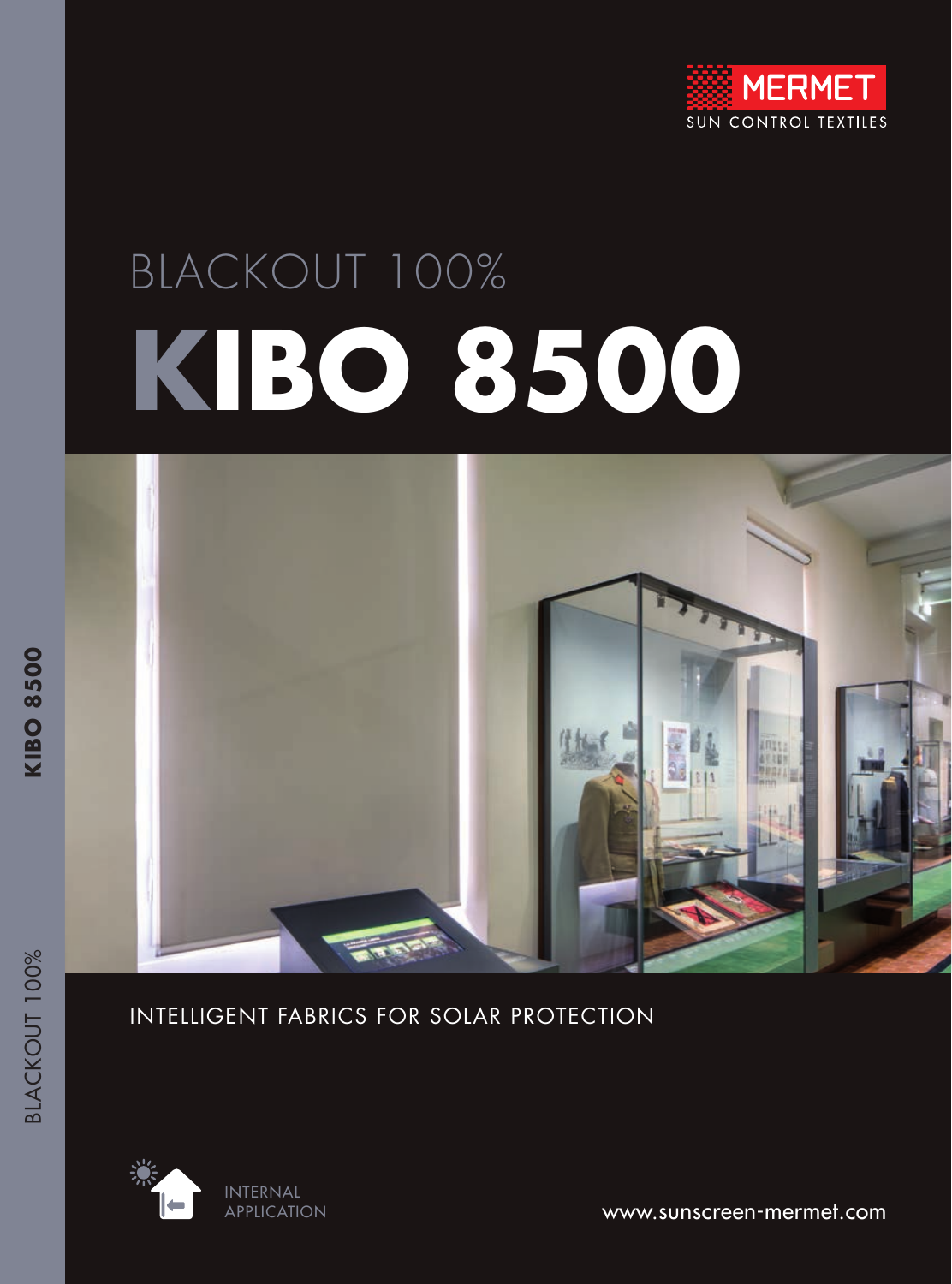## THE BLACKOUT FABRIC COORDINATED WITH INTERNAL SCREENS



First-class solution, 100% OF THE LIGHT AND UV RAYS BLOCKED at 100.000 lux

**THERMAL COMFORT:** thanks to its white acrylic backing facing the window, UP TO 89% OF SOLAR RADIATION IS ELIMINATED (gtot =  $0,11$  / glazing g =  $0,32$ ) and  $U = 1.1 W/m<sup>2</sup>K$ 

- 8 colours from the M-Screen 8505 colour range
- WIDE WIDTH OF 250 CM for large-sized windows offering a seamless design

High MECHANICAL RESISTANCE and good DIMENSIONAL STABILITY for high roller blinds

■ Health/Safety: conforms to standard requirements for buildings open to the public

#### TECHNICAL DATA

| <b>KIBO 8500</b>                                               |                                                                                                                             |              |                    |  |  |
|----------------------------------------------------------------|-----------------------------------------------------------------------------------------------------------------------------|--------------|--------------------|--|--|
| Composition                                                    | Coated fibreglass yarns flocked fabric                                                                                      |              |                    |  |  |
| Fire, smoke classification<br>and other official test reports* | M1 (F) - NFP 92 503<br>IMO - MED 2014/90/EU<br>HHV: 15,3 MJ/kg (9,03 to 9,94 MJ/m <sup>2</sup> )                            |              |                    |  |  |
| Health, safety                                                 | Greenguard® GOLD: Guarantee of indoor air quality (VOC)<br>Antibacterial: More than 99% of bacteria destroyed - ASTM E 2180 |              |                    |  |  |
| <b>Opacity</b>                                                 | 100% at 100.000 lux                                                                                                         |              |                    |  |  |
| UV screen                                                      | 100%                                                                                                                        |              |                    |  |  |
| <b>Width</b>                                                   | 250 cm                                                                                                                      |              |                    |  |  |
| Weight/m <sup>2***</sup>                                       | 590 to 650 g ± 10% (depending on colours) - ISO 2286 - 2                                                                    |              |                    |  |  |
| Thickness ***                                                  | 0,50 to 0,55 mm ± 10% (depending on colours) - ISO 2286 - 3                                                                 |              |                    |  |  |
| <b>Colour Fasteness to light</b> (scale of 8)                  | 7/8 - ISO 105 B02 (white not graded)                                                                                        |              |                    |  |  |
| <b>Mechanical resistance</b>                                   | <b>Breaking</b>                                                                                                             | <b>Tear</b>  | Folding            |  |  |
| Warp                                                           | > 135 daN/5 cm                                                                                                              | $\geq 4$ daN | $\geq 40$ daN/5 cm |  |  |
| Weft                                                           | > 140 daN/5 cm                                                                                                              | $\geq 4$ daN | $\geq 60$ daN/5 cm |  |  |
|                                                                | ISO 1421                                                                                                                    | EN 1875-3    | ISO 1421**         |  |  |
| <b>Elongation</b> (warp and weft)                              | $< 5\% - ISO 1421$                                                                                                          |              |                    |  |  |
| Packaging                                                      | Rolls of 33 Im                                                                                                              |              |                    |  |  |
| Making up                                                      | Advice note on request                                                                                                      |              |                    |  |  |

This product's technical data are in conformity with this brochure as of the date of publication. MERMET SAS reserves the right to change the technical data; only those provided on the company's website www.sunscreen-mermet.com shall be deemed to be authentic. Where applicable, MERMET SAS also reserves the right to withdraw this product from sale should any of the technical properties or characteristics set out above prove to be inadequate or rendered impossible as a result of a change in regulations or in knowledge or understanding.<br>\* Reports available on request, please contact Mermet \*\* Internal procedure derived from ISO 1421 standard

\*\*\* Colours 0202-0220-0207-0707-0101 = weight/m² : 650 g (± 10%) & thickness: 0,55 mm (± 10%) Colours 3010-3006-3030 = weight/m²: 590 g (± 10%) & thickness: 0,50 mm (± 10%)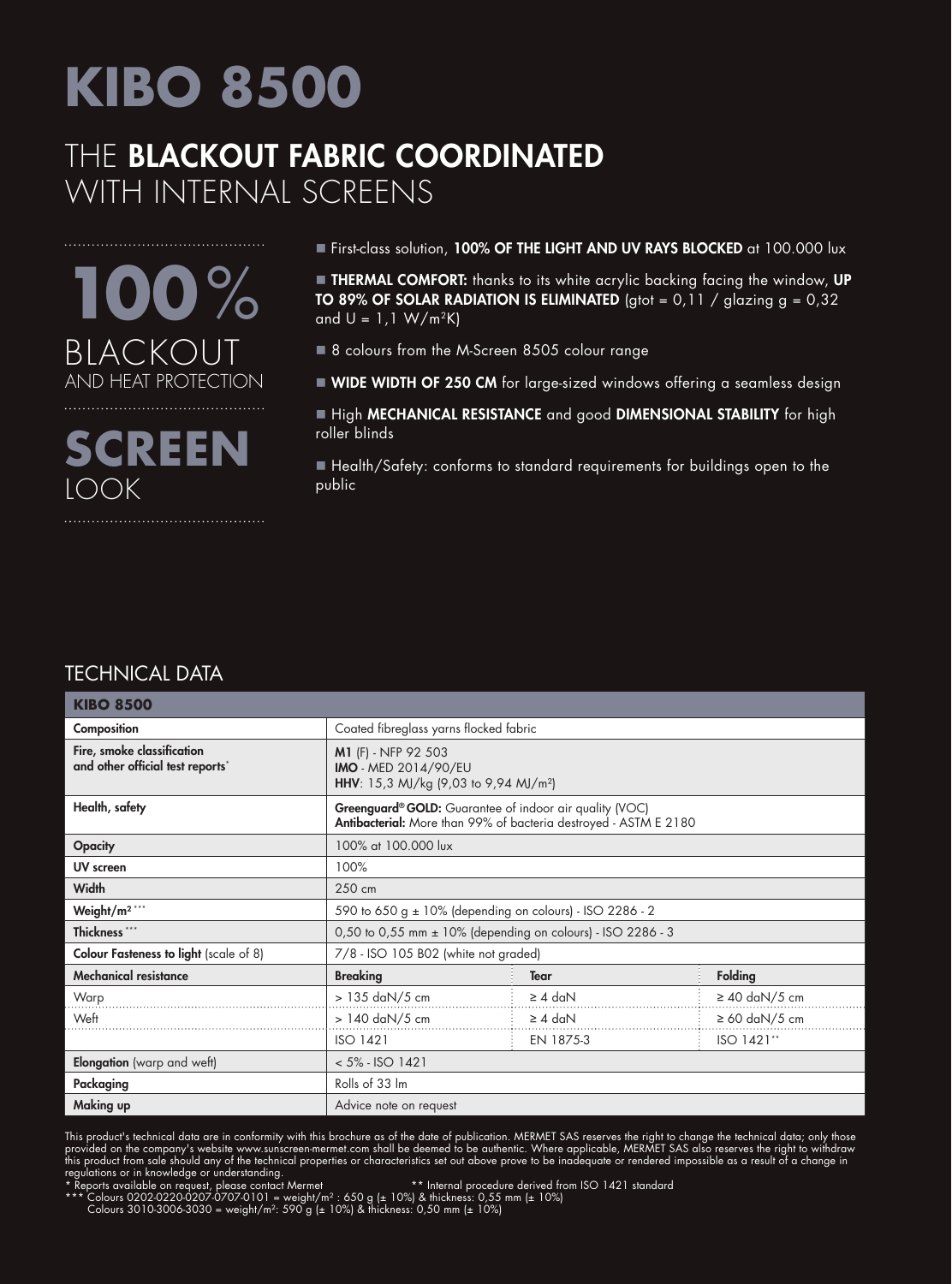

#### SERVICE <sup>O</sup>

- Calculation of solar factor gtot (glazing + blind)
- **n** Spectral values and thermal & optical factors available on request
- **n** Specification sheet
- A4 samples and prototypes
- **n** Training on fabrics functionality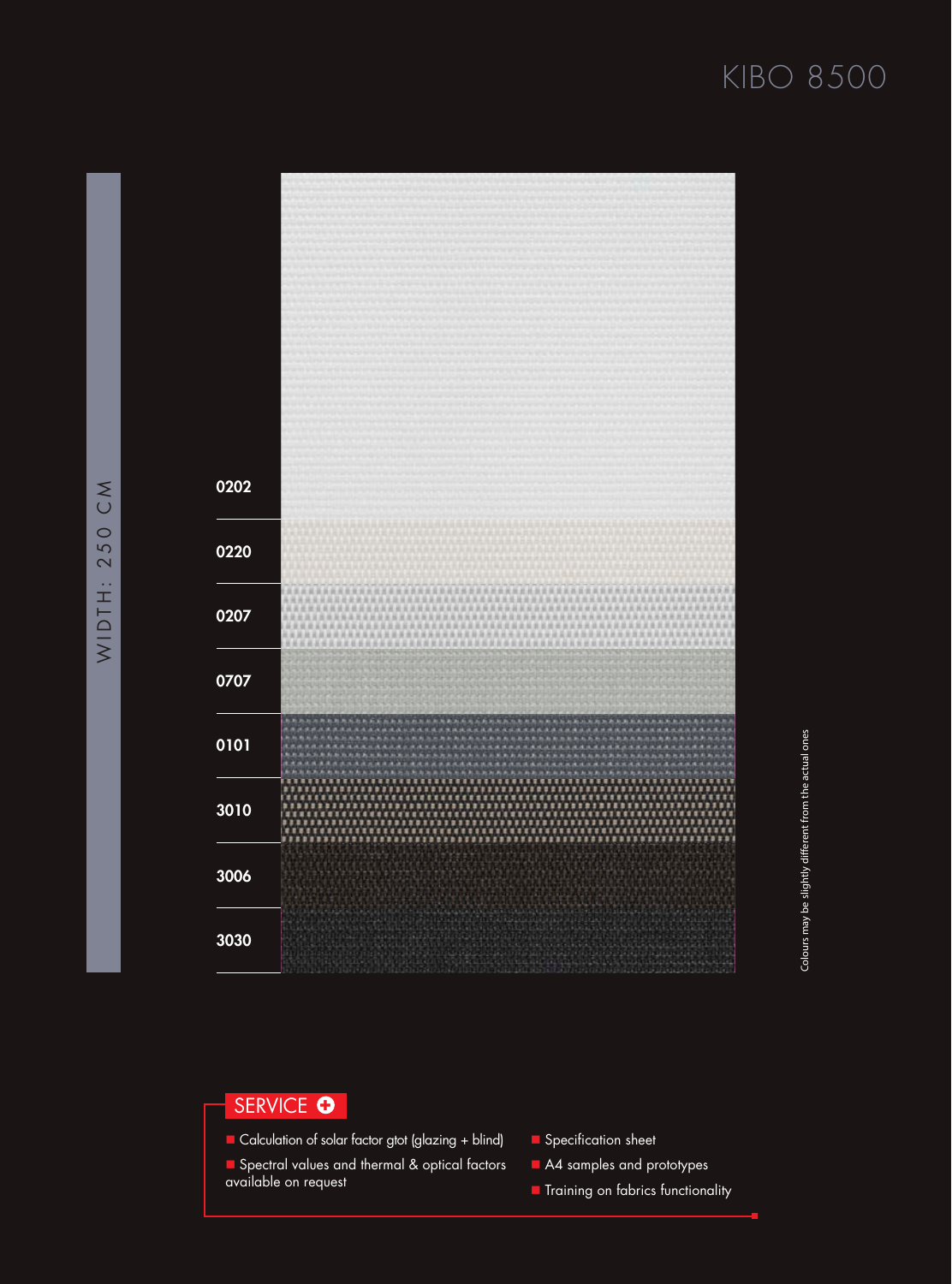

0207

| THERMAL AND OPTICAL FACTORS in the European standard EN 14501 |  |  |  |
|---------------------------------------------------------------|--|--|--|
|                                                               |  |  |  |

| <b>KIBO 8500</b>           | <b>Thermal factors</b> |           |                                        |                                  | <b>Optical factors</b>           |             |  |
|----------------------------|------------------------|-----------|----------------------------------------|----------------------------------|----------------------------------|-------------|--|
| <b>OF 0%</b>               | <b>Fabric</b>          |           | Fabric + Glazing / gtot internal blind |                                  |                                  |             |  |
| <b>Colours</b>             | <b>T<sub>s</sub></b>   | <b>Rs</b> | <b>As</b>                              | $C:$ gv = 0,59                   | $D : gv = 0,32$                  | Tv          |  |
| White acrylic backing side | $\Omega$               | 64        | 36                                     | $0.30$ $\odot$                   | $0.14$ $\odot$                   | 0           |  |
| 0202 White                 | $\circ$                | 74        | 26                                     | $0.25$ <b><math>\odot</math></b> | $0.11$ $\odot$                   | 0           |  |
| 0220 White Linen           | $\Omega$               | 67        | 33                                     | $0.29$ <b><math>\odot</math></b> | $0.14$ $\odot$                   | 0           |  |
| 0207 White Pearl           | $\Omega$               | 58        | 42                                     | $0.33$ $\bullet$                 | $0.16$ $\odot$                   | $\mathbf 0$ |  |
| <b>0707 Pearl</b>          | $\Omega$               | 40        | 60                                     | $0.41$ O                         | $0.15$ $\Theta$                  | 0           |  |
| <b>0101 Grey</b>           | $\Omega$               | 23        | 77                                     | $0,49$ $\bullet$                 | $0.28$ $\bullet$                 | $\mathbf 0$ |  |
| <b>3010</b> Charcoal Sable | $\Omega$               | 13        | 87                                     | $0,53$ O                         | $0.29$ <b><math>\odot</math></b> | $\mathbf 0$ |  |
| 3006 Charcoal Bronze       | $\Omega$               | 6         | 94                                     | $0.55$ O                         | $0.31$ $\odot$                   | $\mathbf 0$ |  |
| 3030 Charcoal              | 0                      | 5         | 95                                     | $0.55$ O                         | $0.31$ $\odot$                   | $\mathbf 0$ |  |

gv = 0,59: Solar factor of standard glazing (C), low-emission 4/16/4 double glazing filled with Argon (U value thermal transmittance = 1,2 W/m²K). gv = 0,32: Solar factor of standard glazing (D), reflecting low-emission 4/16/4 double glazing filled with Argon (U value thermal transmittance = 1,1 W/m²K).

Comfort classification according to EN 14501 standard: overy little effect olittle effect a moderate effect a good effect overy good effect

Samples tested according to EN 14500 standard defining the measurements and calculation methods as specified in the standard EN 13363-2 "Solar protection devices combined with glazing calculation of solar and light transmittance - part 2: EN 13363-2 detailed method" and EN 410 "Glass in building - Determination of luminous and solar characteristics of glazing".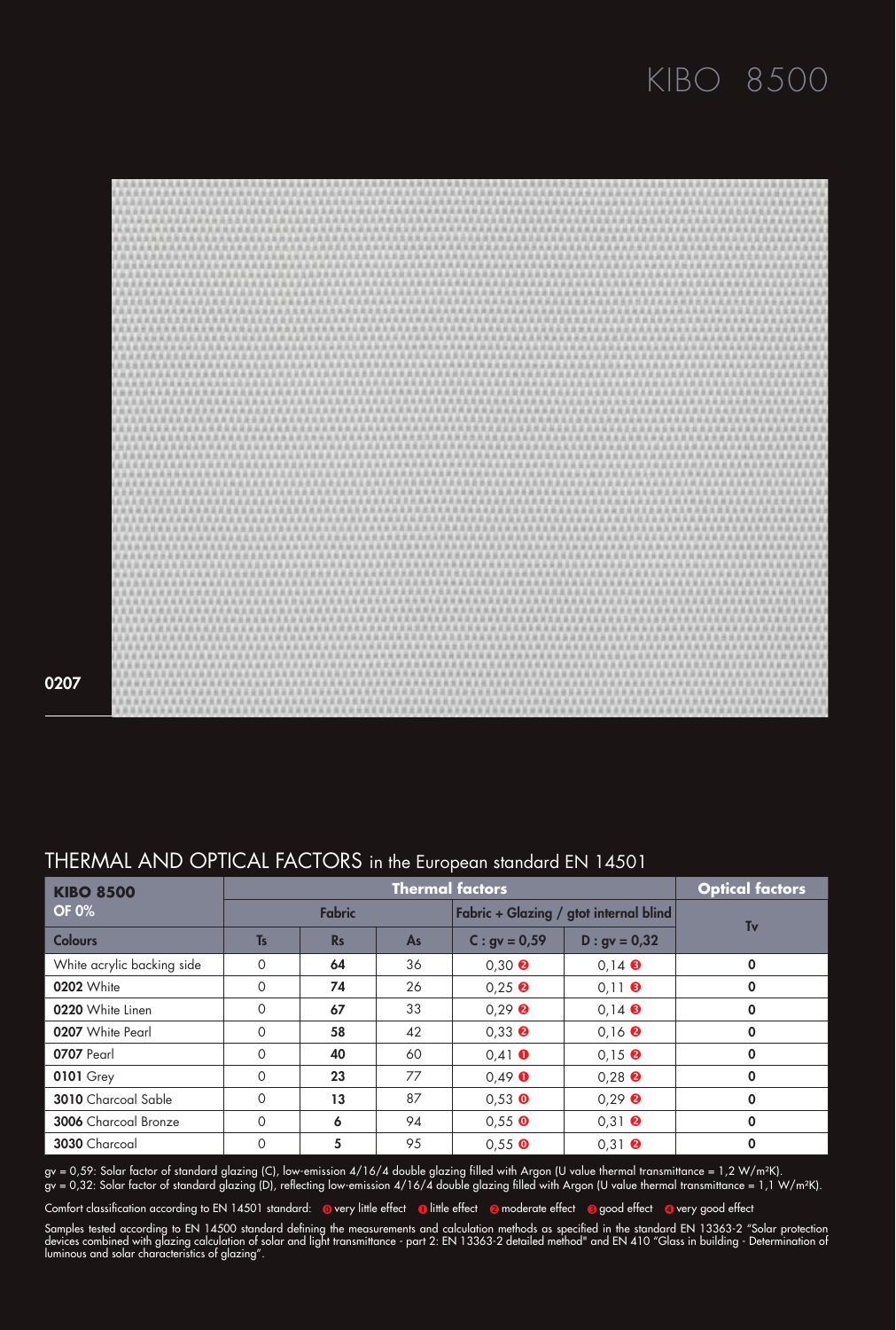